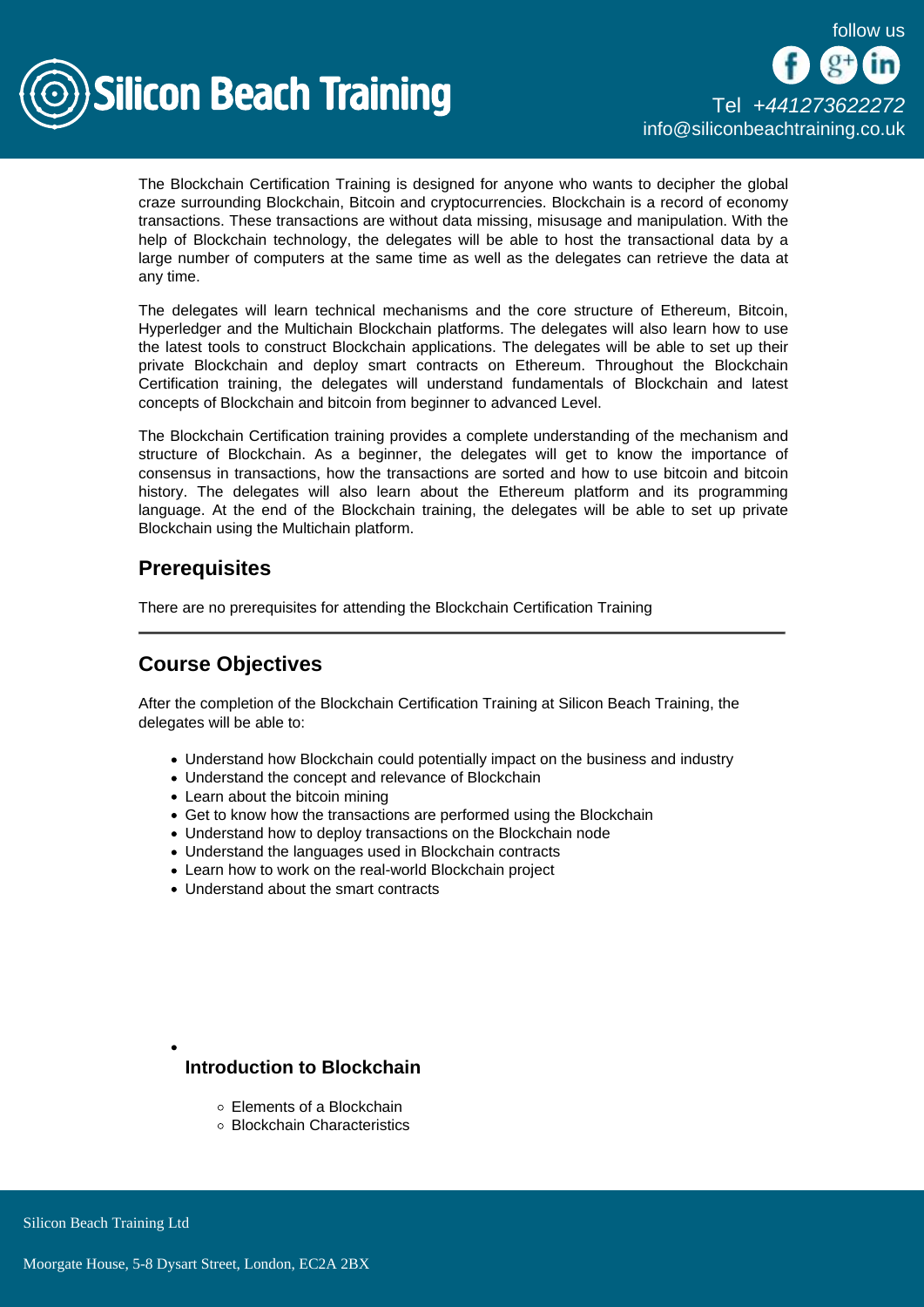

[Tel +44](tel:+441273622272)1273622272 [info@siliconbeachtraining.co.uk](/var/www/html/siliconbeachtraining.co.uk/public/mailTo:info@siliconbeachtraining.co.uk)

- Applications of Blockchain Technology
- Tiers of Blockchain Technology
- Blockchain Structure
- Permissioned and Permission-Less Blockchain

Types of Blockchain

Decentralisation using Blockchain

- Methods of Decentralisation
- Blockchain and Full Ecosystem Decentralisation
- Decentralised Applications
- o Platform for Decentralisations

### Introduction to Cryptography

- o Integrity, Confidentiality, and Authentication
- Cryptographic Primitives
- Data Encryption Standard and Advanced Encryption Standard
- Asymmetric Cryptography
- RSA
- Discrete Logarithm Problem
- Hash Functions

Overview of Bitcoin

- o Public and Private Keys in Bitcoin
- Bitcoin Transactions
- o Bitcoin Wallets
- Buying and Selling Bitcoins
- Bitcoin Installation
- o Bitcoin Improvement Proposals

Bitcoin Mining

Basics of Ethereum

- Ethereum Stack
- Ethereum Blockchain
- Ethereum Virtual Machine
- Block Header

Silicon Beach Training Ltd